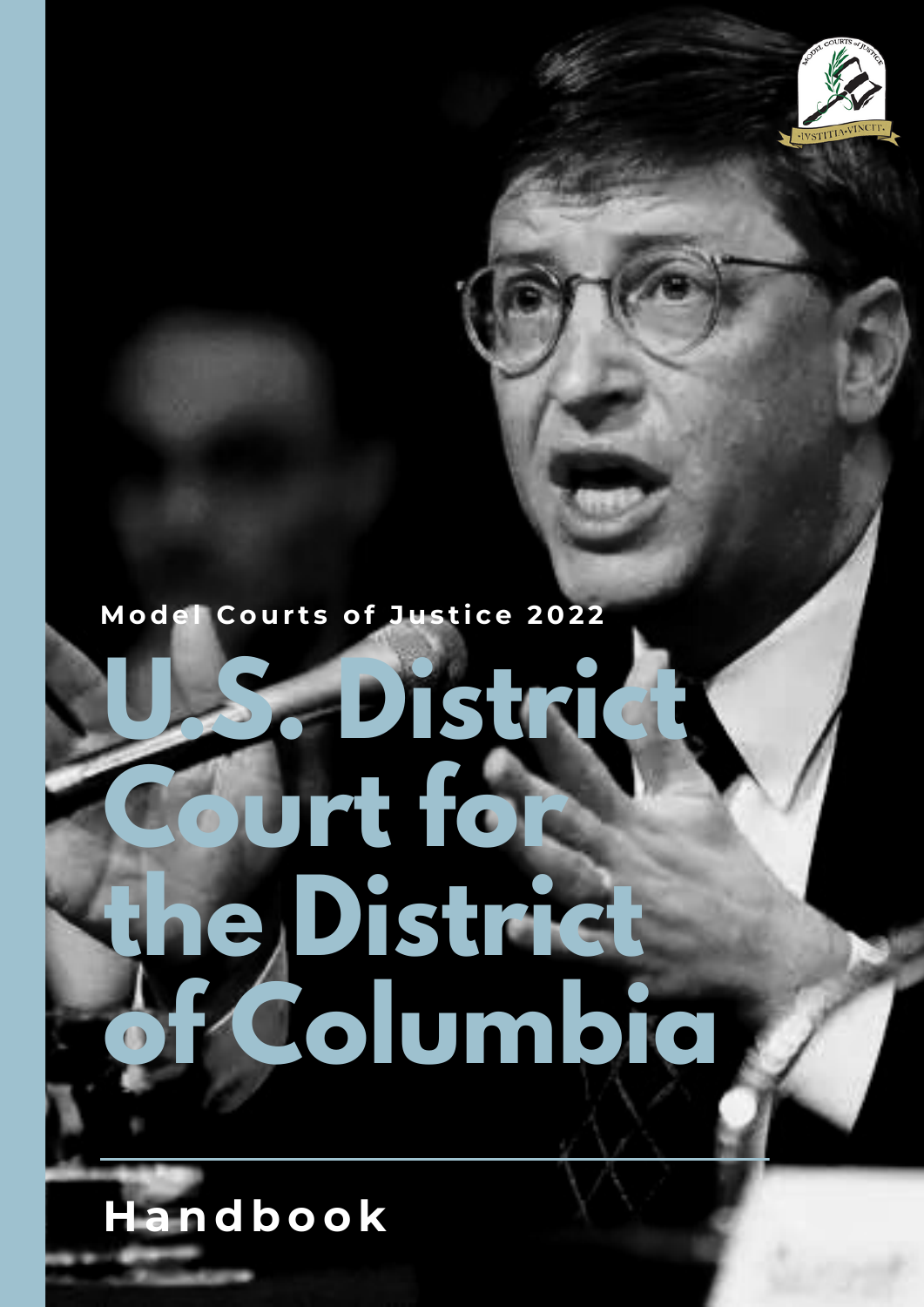#### **MODEL COURTS OF JUSTICE 2022**

## **UNITED STATES DISTRICT COURT FOR THE DISTRICT COURT OF COLUMBIA**

#### **HANDBOOK**

#### **THE CASE OF**

#### *UNITED STATES of AMERICA v. MICROSOFT CORPORATION*

#### *MONOPOLIZATION of OPERATING SYSTEM MARKET UNDER THE SHERMAN ACT*

#### **A. PROCEDURAL STAGE**

In the case before the Court, advocates of the United States of America represent the Plaintiff Party while the Microsoft Corporation is the Defendant Party. The Secretariat of Model Courts of Justice has decided on the following implementation in order to create a simulation atmosphere for the discussion on the merits of the case:

**Any challenges against the jurisdiction of the Court or the admissibility of the case shall be overruled by the Secretariat. Parties to the case are expected to acknowledge the Jurisdiction of the Court.**

#### **B. COMPOSITION OF THE COURT**

United States District Court for the District Court of Columbia shall be composed of one President Judge, one Vice-President Judge, Judges, two Plaintiffs, and two Defendants.

The roles of the members of the Court shall be explained in written and oral proceedings.

#### **C. WRITTEN PROCEEDINGS: MEMORIAL & COUNTER-MEMORIAL**

Written Proceedings start with the submission of the Memorial of the Plaintiff Party to the Secretariat of Model Courts of Justice 2022 via *ucdc@modelcj.org.* The Secretariat shall then send it to the Defendant Party who is expected to write and submit a Counter-Memorial in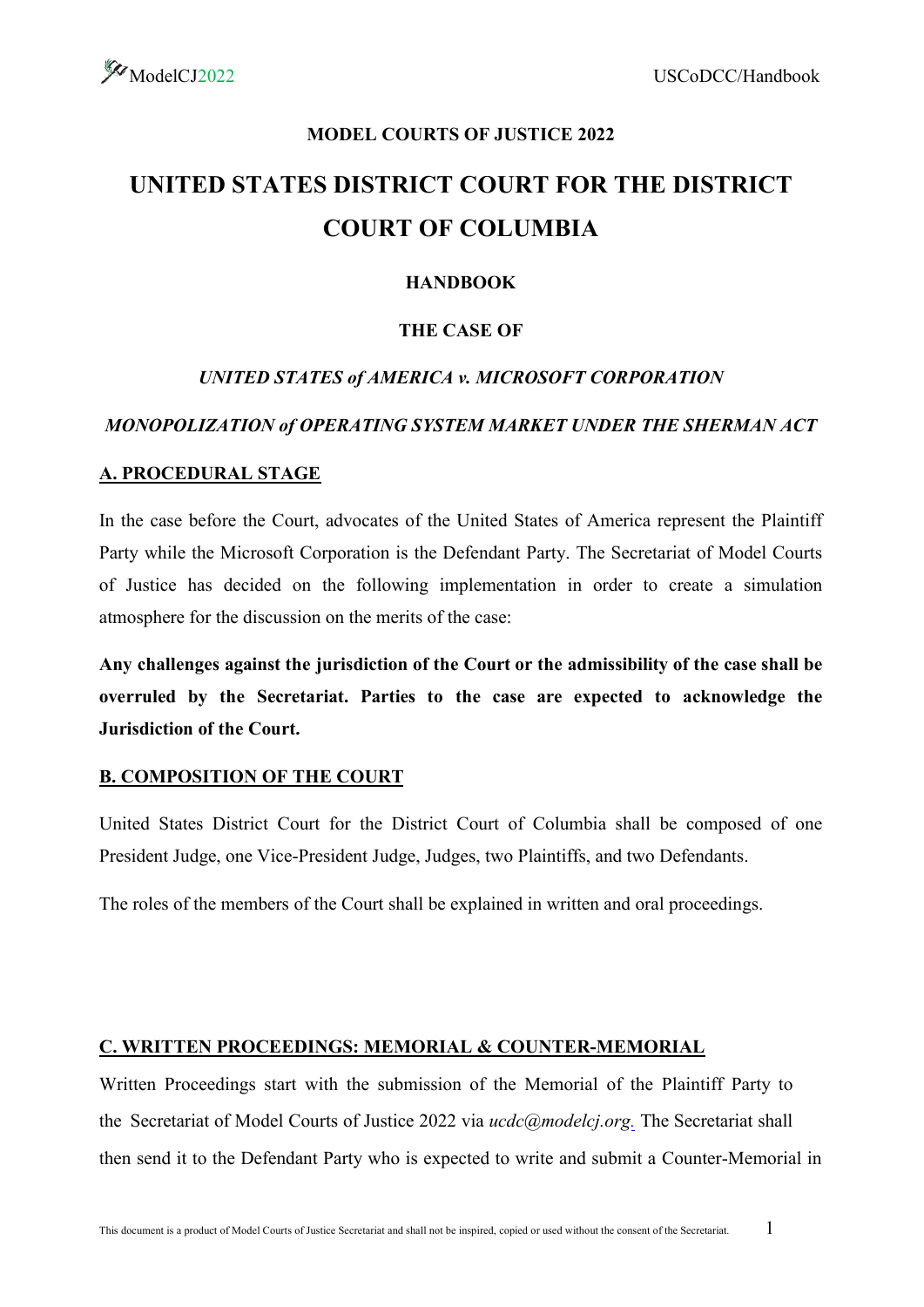accordance with the Rules of the Court. Detailed information regarding the deadlines shall be duly announced by the responsible Under-Secretary-General.

A memorial is a pleading that is submitted by the Plaintiff which contains a statement of the relevant facts and law and the prayer; on the other hand, a counter-memorial is also a pleading that is submitted by the Defendant which contains an admission or denial of the facts stated in the memorial, additional facts, a statement of law in answer, (if deemed necessary) observation the statement of law in the memorial and lastly a prayer.

In Model Courts of Justice 2022, the procedure of replies will not be applied. A Memorial and a Counter-Memorial differ by the content however, the form of pleadings is essentially the same.

#### **1. Sample Memorial/Counter-Memorial:**

#### **United States Court for the District Court of Columbia**

#### *UNITED STATES of AMERICA v. MICROSOFT CORPORATION*

**Memorial of the Plaintiff Party/Counter-Memorial of the Defendant Party**

#### **INTRODUCTION**

*A brief summary of the situation on the case in the Defendant State will be given in this section. Different approaches of the Plaintiff's Memorial and the Defendant's Counter-Memorial will be appreciated with the references to key developments in the country on the topic of the case.* 

#### **JURISDICTION**

*Both parties are expected to state their acceptance on the Jurisdiction of the Court based on the Antitrust Civil Process Act in this part. Challenges against the Jurisdiction of the Court will be overruled by the Secretariat at this stage.* 

#### **FACTS**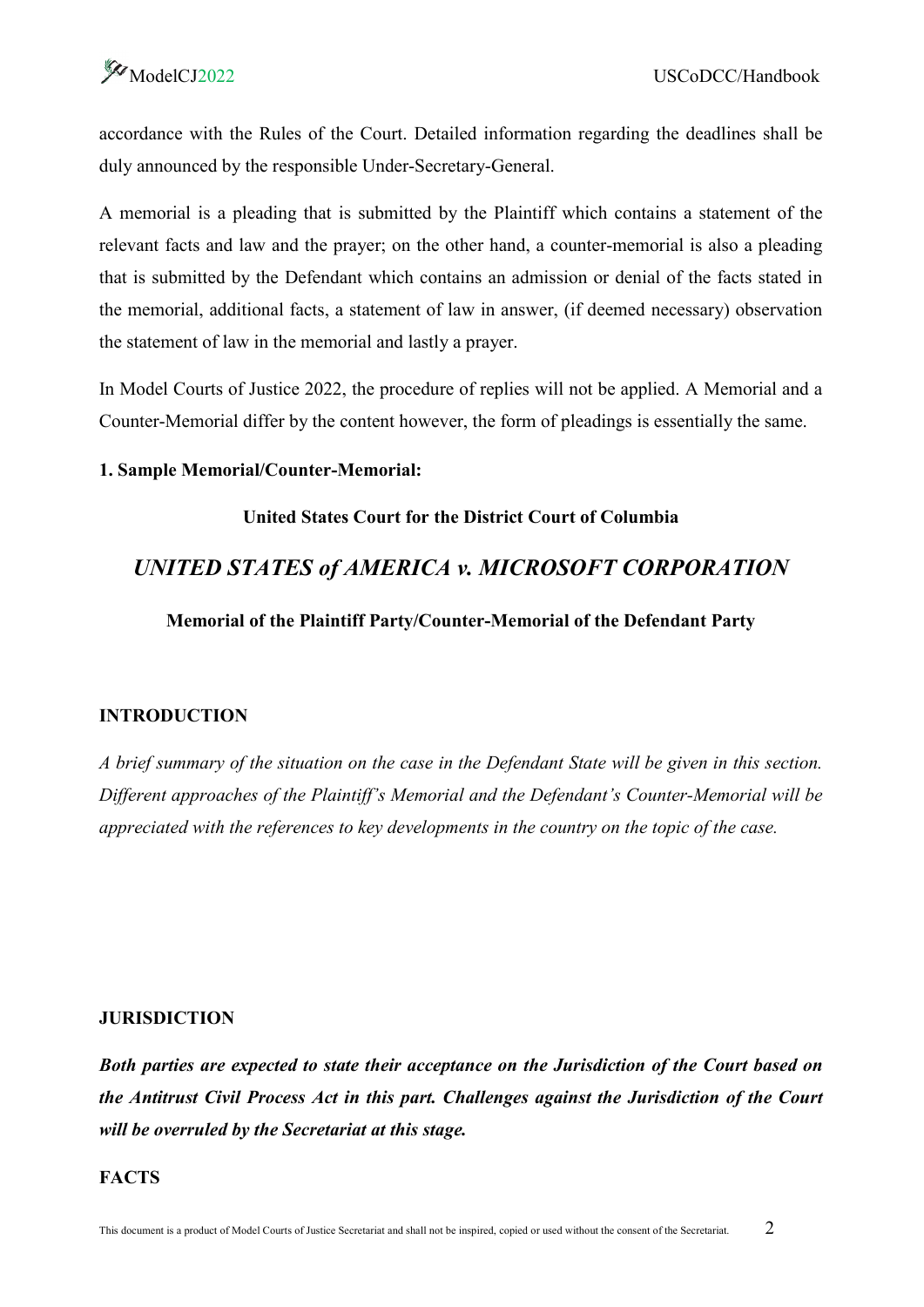*Facts found relevant to the case by the Parties will be mentioned in this section with the historical development of the case provided in the Study Guide of the United States District Court for the District Court of Columbia. Bear in mind that this section will compose the factual bases of legal arguments. Defendant Party may challenge what is provided and propose their own claims.* 

#### **APPLICABLE LAW**

*In this part, the legal basis for official claims regarding the case will be given. Parties may refer to multilateral or bilateral treaties, agreements, conventions, declarations, customary law, principles of law, relevant domestic law and regulations, case-law of the District Court for the District Court of Columbia with the other domestic, regional or international courts, legal literature by scholars or international organizations and so on. Participants are not limited to the applicable law that is given in the study guide, especially the case law is well-accepted as an applicable law and evidence.*

#### **CLAIMS**

In this section, parties are expected to make a synthesis of the facts and the applicable law while *they are finally stating their official claims. The facts should be explained with the law. Defendant Party may challenge what is provided and propose their own claims.* 

#### **PRAYER**

*A submission contains the request of the parties from the Court to act and decide in their favour; parties to the case should briefly describe what conclusion they hope the Court will reach.* 

#### **Submitted respectuflly,**

#### **on behalf of the**

#### **The United States of America / Microsoft Corporation**

**by**

#### **(names of the advocates)**

#### **D. ORAL PROCEEDINGS**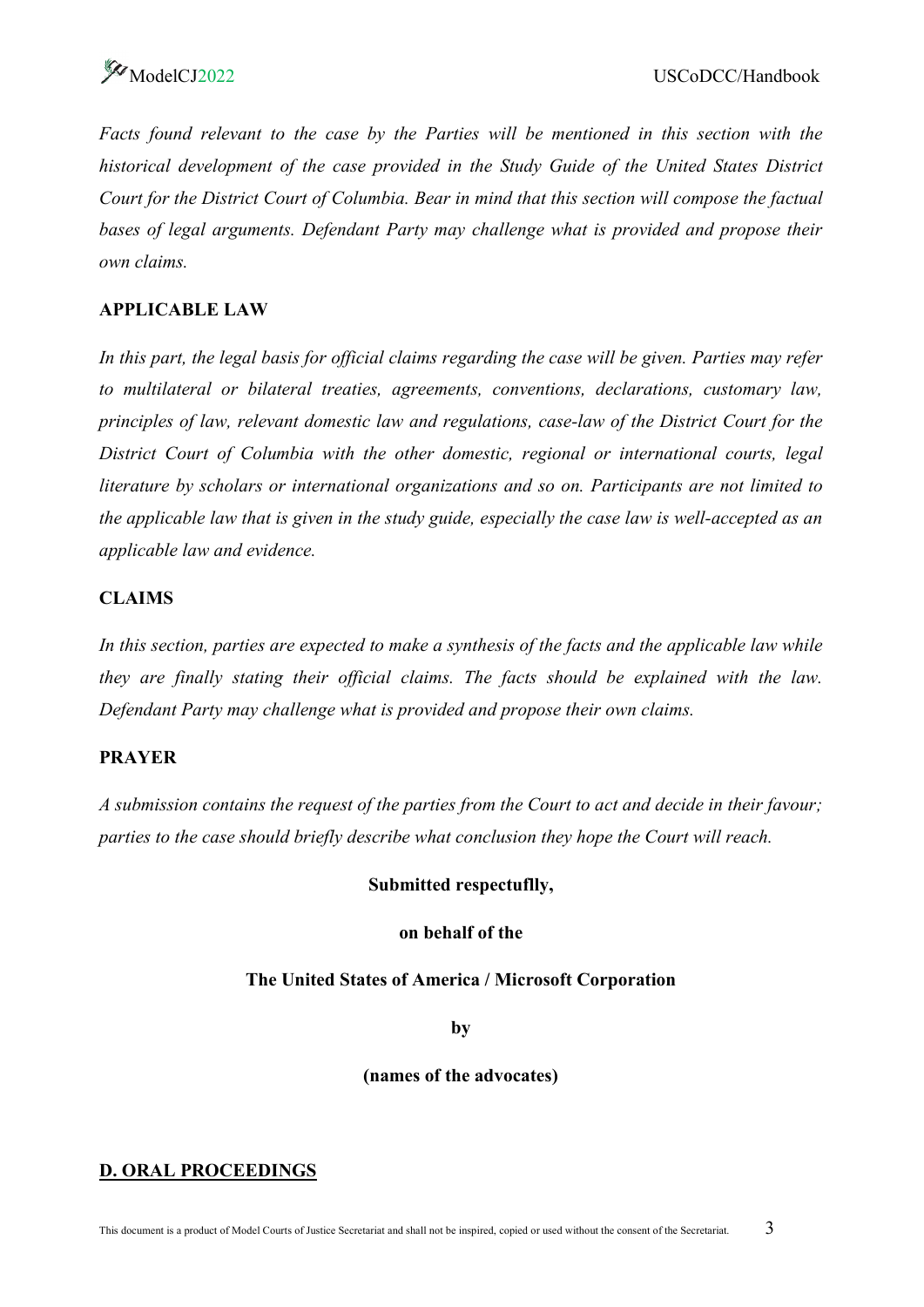#### **1. Advocates**

*"…The Chamber may, inter alia, invite the parties to produce documentary evidence and decide to hear as a witness or expert…"*

Parties are expected to submit material evidence before the Court. The Secretariat of Model Courts of Justice 2022 shall ensure that all of the Judges and the Advocates receive the materials during the Conference. In order to ensure this procedure, **the Advocates are expected to handin their materials that will be presented before the Court, to the Secretariat, before the Conference.** Detailed information regarding the deadlines shall be duly announced by the responsible Under Secretary-General. Such materials may include maps, conventions, agreements, treaties, declarations, customary international law documents, documents on the principles of law, former case-law, doctrines and teachings or any other visuals which would aid the presentation of the case.

#### **2. Judges**

#### **a. Remarks for the Preparation to Oral Proceedings:**

The Secretariat finds the objectivity of the Judges towards the case to be very important. Therefore Judges are recommended to read the Study Guide carefully. Within due time before the Conference, the Secretariat will provide all of the Judges the Memorial and the Counter-Memorial. **We strongly recommend the Judges to not to make any additional research with regards to material evidence.** However, doing extra readings on the sources of law mentioned in the Study Guide, the Memorial or the Counter-Memorial would be in your benefit.

All in all, the Judges are expected to evaluate evidence material, obtain expert statements, listen to and thoroughly question Parties **and then** come to a conclusion on the prospective Judgment. In other words, as opposed to Advocates who need to make a strong preparation before the Conference; **the Judges have to save their full concentration to the sessions**.

The Secretariat allows the Judges to call upon three legal experts before the Court. Legal Experts will be responsible for their statements during Oral Proceedings. Detailed profiles of the Legal Experts will be given by the Secretariat.

#### **3. Court Clerk**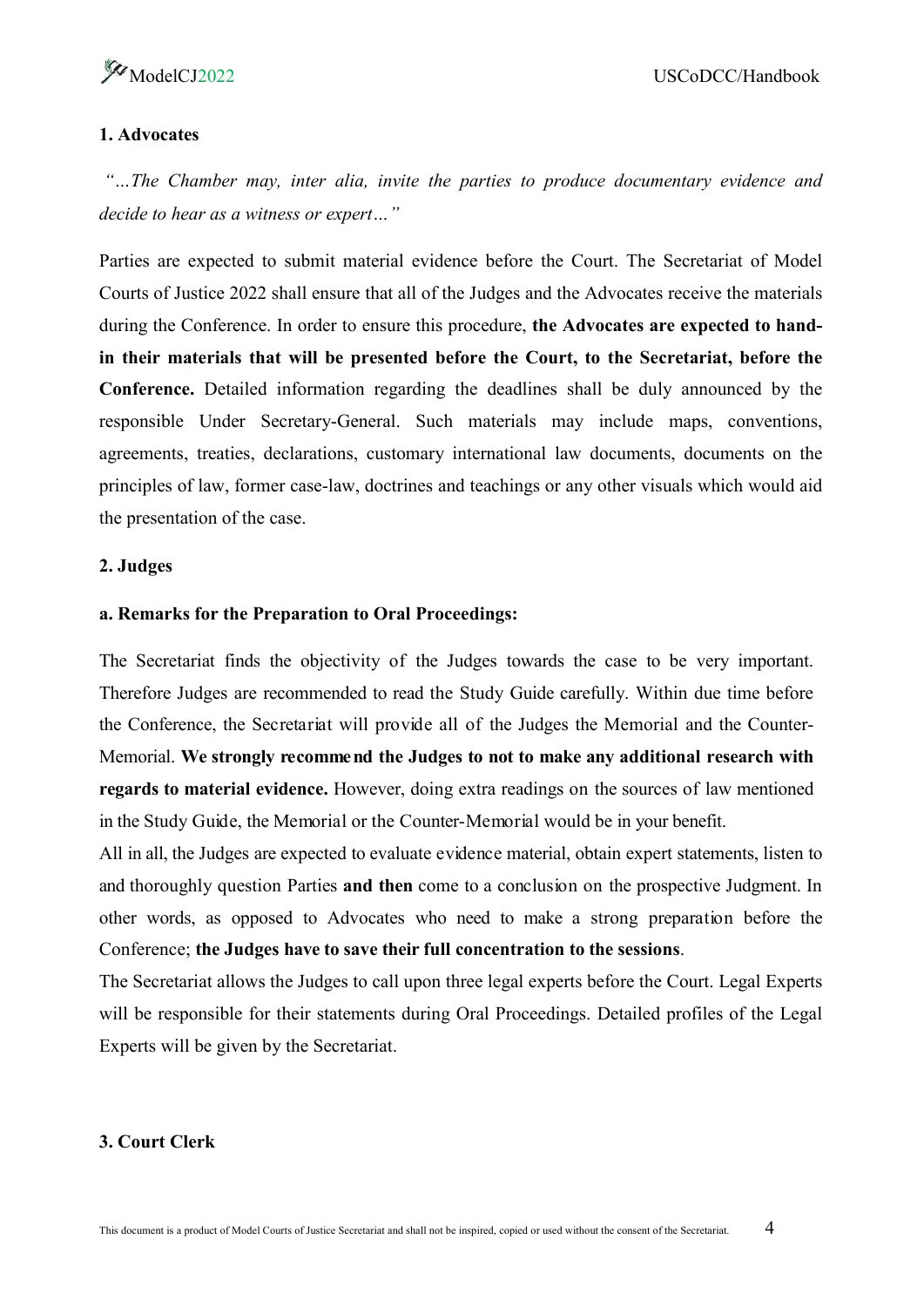## The Court Clerk shall take copious notes of the sessions. He/she needs to be careful in this mission; as, in case any of the Judges misremember the statements of Experts or speeches of the Parties, the truth shall lie in the Report. By also taking the oaths of all Members and Experts, the Registrar's role is to ensure the credibility of the Oral Proceedings. The Registrarist here fore asked to read the Study Guide, the Memorial and the Counter-Memorial carefully; in order not to confuse terms and names in the Report. The Report shall be the basis of Sections II and III of the Judgment, while also aiding the precise reflection of the Deliberations.

**4. Sample Judgment:** 

#### **UNİTED STATES DISTRICT COURT FOR THE DISTRICT COURT OF COLUMBIA**

**Judgment on the Case of**

*United States of America v. Microsoft Corporation*

**Date of the Judgment**

**President Judge: (Name and Surname)**

**Vice President Judge: (Name and Surname)**

**Judges: (Names and Surnames)**

**Advocates of the Plaintiff Party, on behalf of the Government of United States (Names and Surnames)**

**Advocates of the Defendant Party, on behalf of the Microsoft Corporation (Names and Surnames)**

#### **I. HISTORY OF THE CASE**

*Under this chapter, a brief summary of the case should be written, previous developments regarding the case such as the date and the institution of proceedings before the Court should be mentioned. Brief information about the situation in the Defendant State regarding the case topic would be appreciated.*

#### **II. SUBMISSIONS OF THE PLAINTIFF PARTY**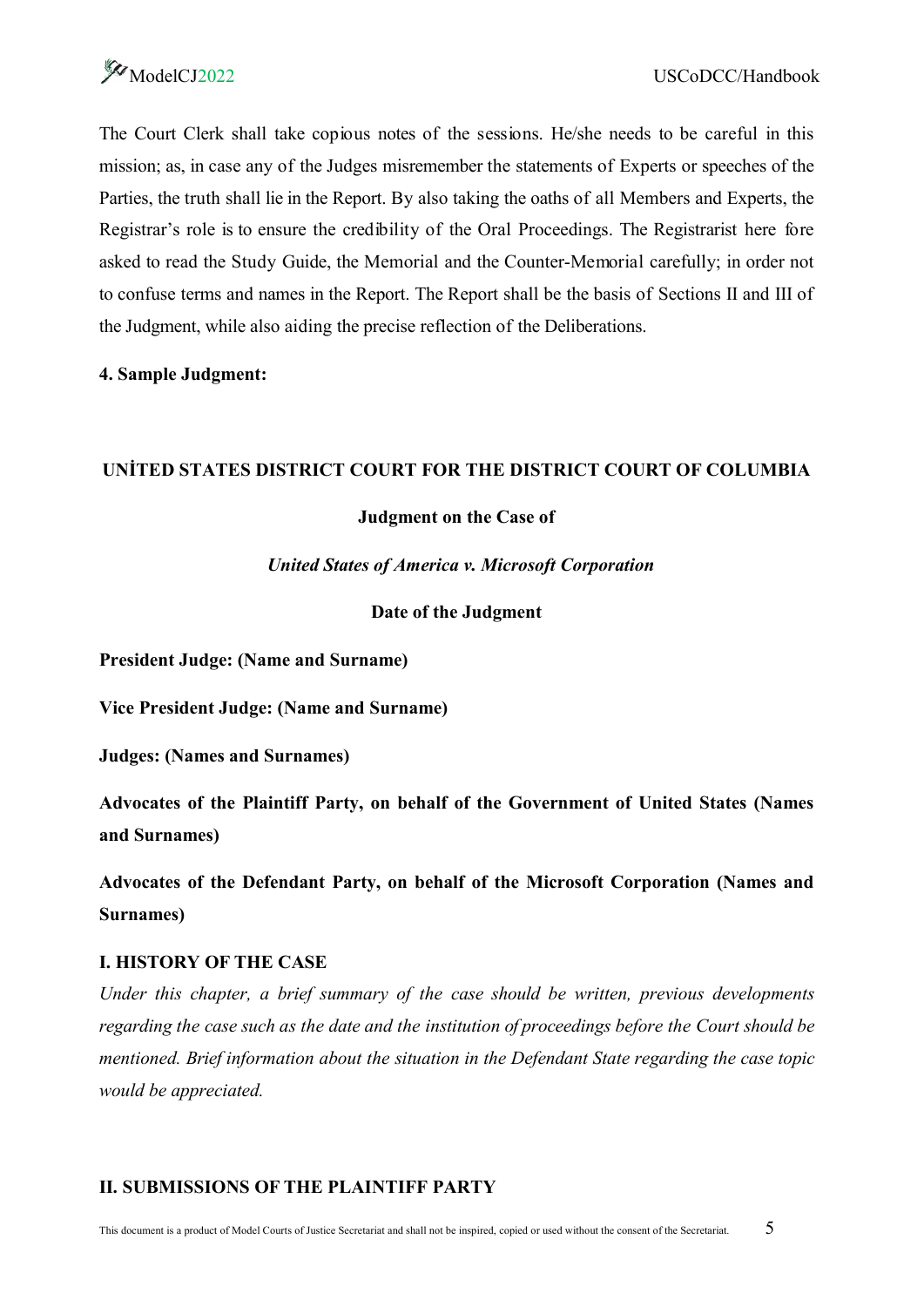*This section will be a summary of the Plaintiff's Memorial, Evidence Material and Expert Statements (including Defendant's cross-examination).The focus shall be the prayer of the Plaintiff.*

#### **III. SUBMISSIONS OF THE DEFENDANT PARTY**

*This section will be a summary of the Defendant's Memorial, Evidence Material and Expert Statements (including the questioning by Judges). The focus shall be the prayer of the Defendant.*

#### **IV. APPLIED LAW**

*Since the legal grounds are crucially important for the decision, the Court must determine the applicable law. Any legal ground applied by the Court shall be summarized in this section. If the Court decides to disregard a source of law presented by Parties, the reasons shall be indicated here.*

#### **V. STATEMENT OF FACTS**

*The evidence presented and the witness statements that form the material ground of the verdict will be indicated here. The Court is free to disregard any piece of evidence or testimony; the reason shall be given in this section.*

#### **VI. DECISION**

*This section makes a synthesis of the Facts and Applied Law and gives the final decision of the Court on the case. This section constitutes the core of the Judgment. This part is expected to be detailed and to continue with the phrase "the Court considers that" followed by an explanation thereby. After the Court comes to a conclusion, it needs a phrase before stating the decision such as "the Court concludes that" should be written at the beginning of the main decision as a commencement phrase and the rest of the decision should be clear, precise and expected to be a whole sentence. If there is more than one decision, any other one should also be in the same format except the beginning since it is sort of an oppositional decision to the first. The final decision shall be in the following format:*

For these reasons,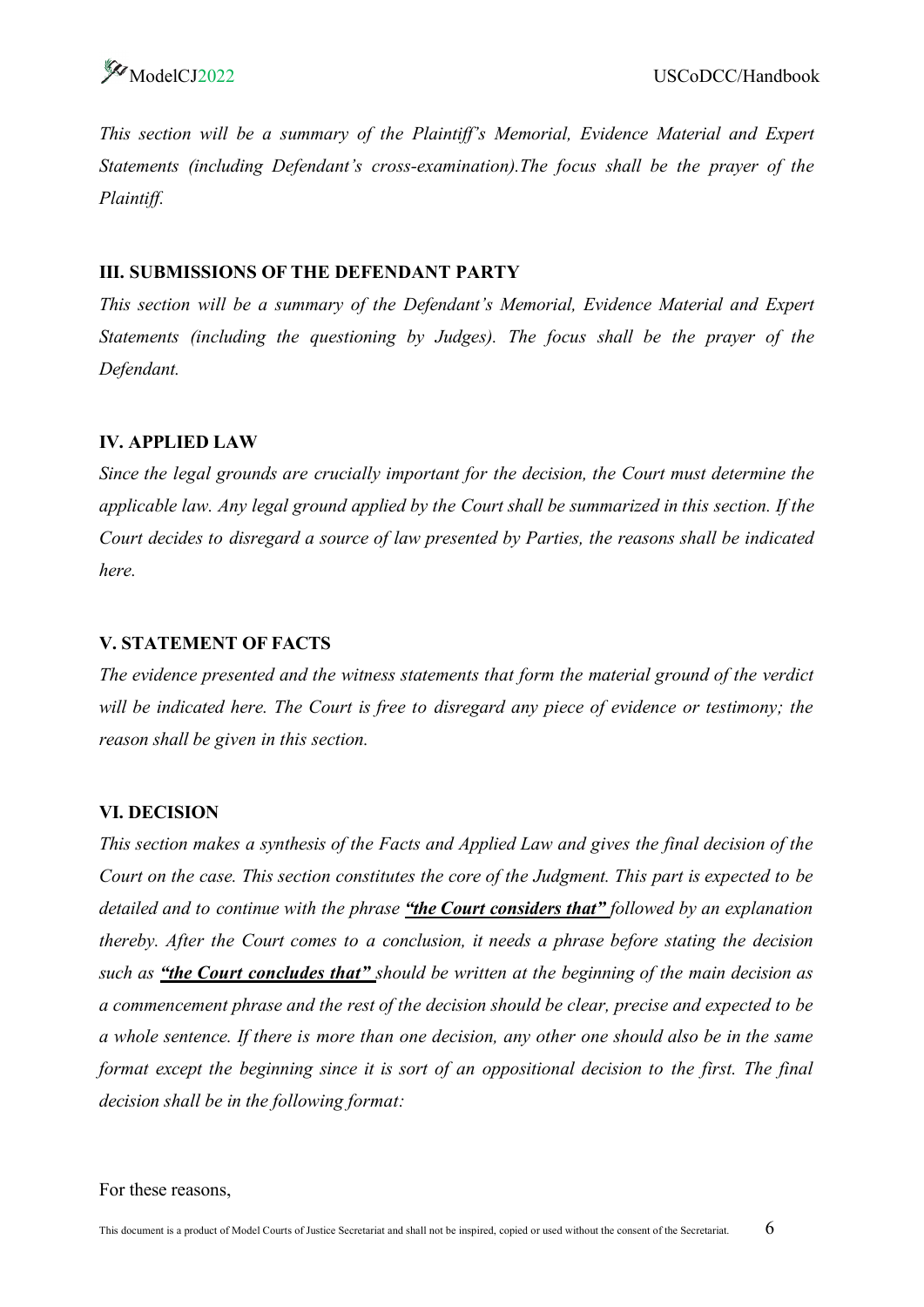## **Example 12000** USCoDCC/Handbook

United States District Court for the District Court of Columbia, with

- 1. JUDGES (surnames of the Judges in the Majority) and JUDGES (surnames of the Judges Dissenting)/Unanimously
- 2. Finds
	- 3. JUDGES (surnames of the Judges in the Majority) and JUDGES (surnames of the Judges Dissenting)/Unanimously
- 4. Decides
	- 5. JUDGES (surnames of the Judges in the Majority) and JUDGES (surnames of the Judges Dissenting)/Unanimously
- 6. Rejects

JUDGES (surnames of the Judges in the Majority) and JUDGES (surnames of the Judges Dissenting)/Unanimously

#### **DISSENTING OPINION OF JUDGE 1**

*If there are Judges in the minority, disagreeing with the Court; he/she may write a dissenting opinion.*

#### **CONCURRING OPINION OF JUDGE 2**

*If there are Judges in the majority; who have arrived to the same conclusion with the majority but on different grounds; he/she might write a concurring opinion.*

#### **DECLARATION OF JUDGE 3**

*The Judges in the majority may make a declaration on how they assume the Judgment should be perceived and what should be kept in mind in the meantime; may write a declaration.*